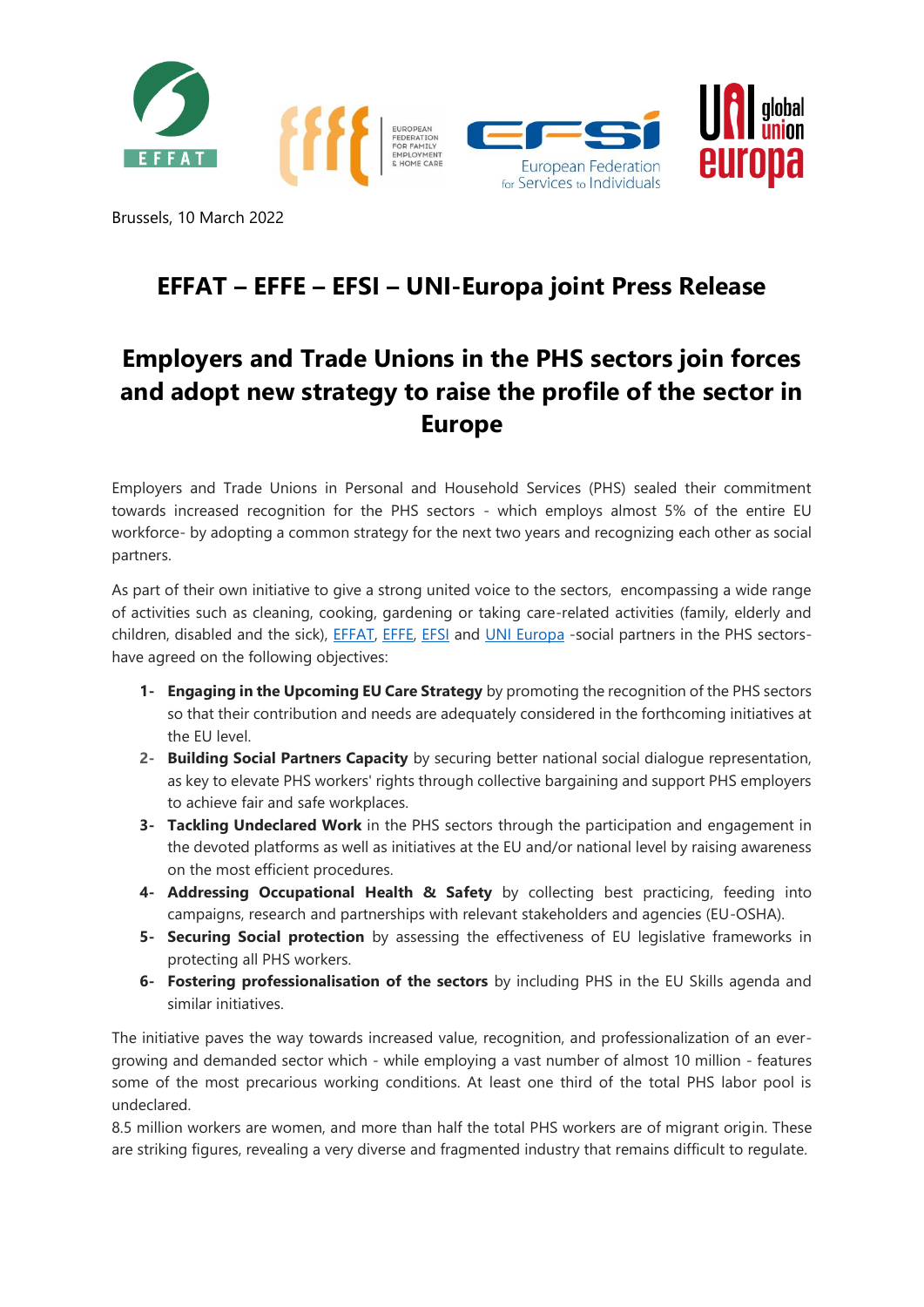

Kristjan Bragason, EFFAT's General Secretary, said: "*The adoption of a new strategy is a very promising first step to ensure that millions of domestic workers in Europe, providing essential services to families while contributing to the economy, receive the valorisation, recognition and professionalisation they deserve. Ratification and implementation of ILO C189 and ensuring that PHS workers are covered by EU legislations are urgently needed."*

For Marie Beatrice Levaux, EFFE's President *"this two-years commitment will foster the recognition of the PHS sector at both EU and national levels. EFFE has worked actively for a decade now to defend private households as employers and is proud of this major achievement to reach a structured, qualified, affordable work sector guaranteeing decent working conditions and social rights for all PHS workers."*

Herwig Muyldermans, EFSI's President, welcomed *"the acknowledgment of each other's' representativeness as EU-level PHS Social Partners through the adoption of this common workprogramme. For several years, EFSI has been actively committed to pursue a structured and stronger dialogue at EU level and this is a major step in the right direction". He now calls on the European Institutions "to grant PHS workers and employers the support they deserve in bringing PHS out of the shadows."*

UNI Europa Regional Secretary Oliver Roethig said: *This joint Work Programme is the product of our cooperation during the Covid-19 pandemic and before. The issues facing homecare and PHS workers can only be resolved by strong social dialogue at all levels. As Social Partners in PHS at the European level, we are committed to tackling undeclared work, labour exploitation and low collective bargaining coverage together. This Sectoral Social Dialogue is a great example of how different organisations can cooperate, shape the future of work and create equitable and sustainable solutions for employees, service providers and users alike.* 

With the new strategy in place social partners will commit to regular meetings and will kick-off the first actions to achieve related objectives of their work program and address any further relevant challenges through solid sectoral advocacy.

## **For further information you can contact:**

| <b>FFFAT</b> | Grace Papa, g.papa@effat.org, +32 488 56 46 56                     |
|--------------|--------------------------------------------------------------------|
| FFFF         | Aude Boisseuil, aude boisseuil@effe-homecare.eu, +33 6 26 08 21 66 |
| FFSI         | Aurélie Decker, aurelie.decker@efsi-europe.eu, +32 473 66 48 69    |
| UNI-Europa   | Mark Bergfeld, mark.bergfeld@uniglobalunion.org, +32 473 82 74 22  |